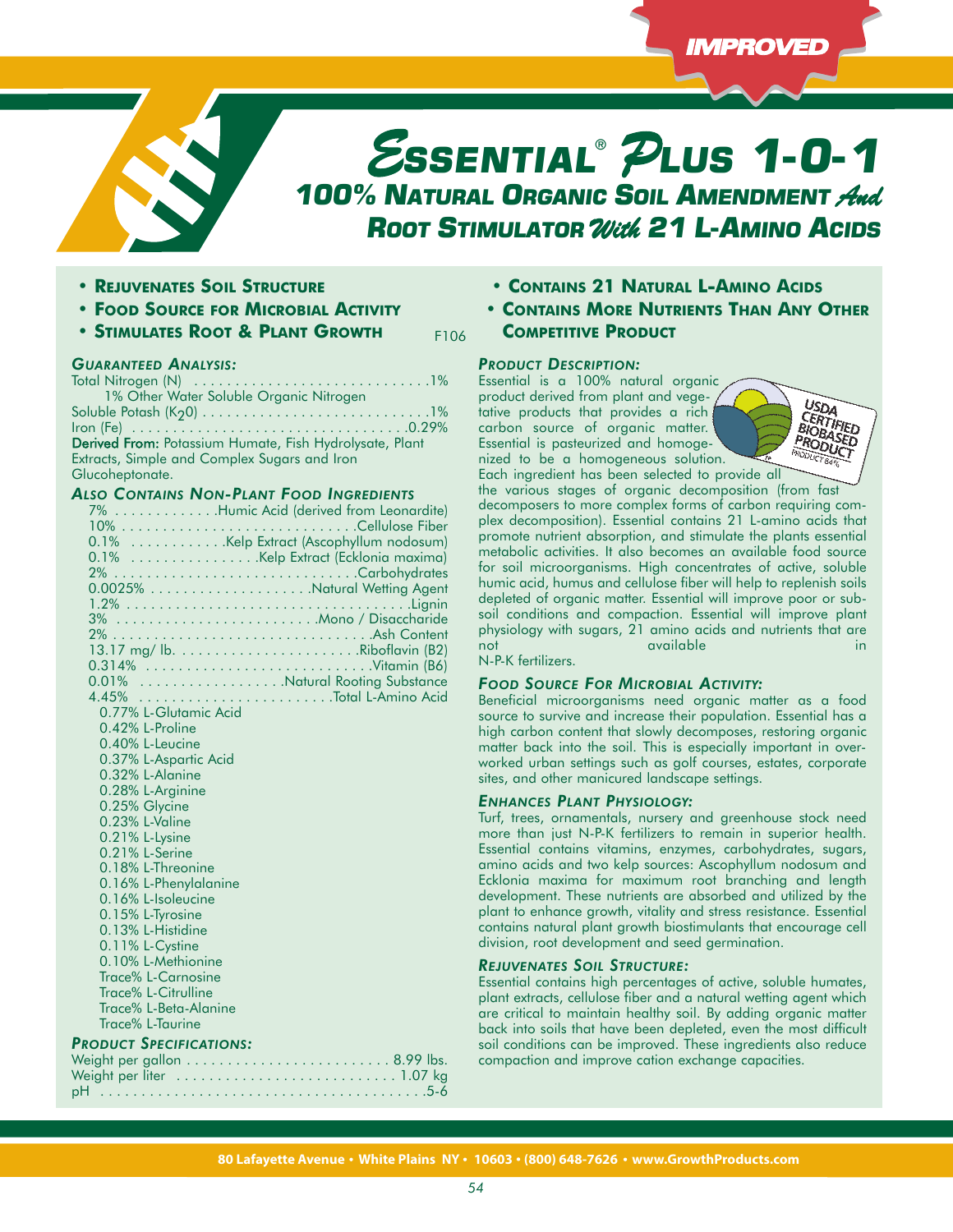## *APPLICATION RECOMMENDATIONS:*

Essential is 100% soluble for spray foliar feeding, soil injection, or use in irrigation systems. Essential may be mixed with other technical materials and sprayed in one application, saving labor. Essential can be used on all types of turf grass, shrubs, trees, evergreens and flowering plants, as well as organically grown food crops.

| <b>Transplants</b>            |                                                                    |                                                                                 |  |
|-------------------------------|--------------------------------------------------------------------|---------------------------------------------------------------------------------|--|
| <b>B &amp; B Plantings</b>    | 2 oz per gallon of<br>water<br>(15 ml per 1 L water)               | Repeat in 30 days.                                                              |  |
| <b>Bare Root</b><br>Plantings | 32-64 oz. in 100<br>gallons of water<br>(1-2 L per 100 L<br>water) | Drench 2-5 gal.<br>(250-500 ml per 17-<br>19 L) water of mix<br>around planting |  |

| Turf Applications Per 1,000 Sq. F <u>t. (100 m<sup>2</sup>)</u> |                         |                       |                   |                        |  |
|-----------------------------------------------------------------|-------------------------|-----------------------|-------------------|------------------------|--|
| <b>Turf Variety</b>                                             | Normal<br>  Maintenance | Sandy<br><b>Soils</b> | <b>Clay Soils</b> | <b>Newly</b><br>Seeded |  |
| Cool Season                                                     | 3 oz.                   | $5$ oz.               | $5$ oz.           | 4 oz.                  |  |
|                                                                 | 90 ml                   | 150 ml                | 150 ml            | 120 ml                 |  |
| Warm Season                                                     | 4 oz.                   | $6$ oz.               | $6$ oz.           | $5$ oz.                |  |
| & Transitional                                                  | 120 ml                  | 170 ml                | 170 ml            | 150 ml                 |  |

| Trees, Shrubs & Ornamentals: |                                                                                                                                                                        |  |
|------------------------------|------------------------------------------------------------------------------------------------------------------------------------------------------------------------|--|
| <b>Foliar Spray</b>          | 24 oz. in 100 gallons of water. Thoroughly spray<br>to point of run-off. (709 ml in 400 L water)                                                                       |  |
| Root<br>Injection            | <b>Maintenance:</b> 32 oz of Essential per 100 gal<br>water. Inject over 3,000 ft <sup>2</sup> area<br>(250 ml per 100 L water over 300 m <sup>2</sup> )               |  |
|                              | <b>Corrective:</b> 64 oz of Essential per 100 gal water.<br>Inject over 3,000 ft <sup>2</sup> area<br>$(500 \text{ ml per } 100 \text{ L water over } 75 \text{ m}^2)$ |  |
| Soil Drench                  | 32-64 oz per 100 gallons water. For smaller<br>applications mix 3 - 5 ounces per gal of water.<br>Thoroughly drench soil around area.<br>(88 - 147 ml per 4 L water)   |  |

#### *SUGGESTED USES:*

USGA Spec Tees & Greens: Essential should be part of the regular maintenance program to increase the organic matter content in soils and feed beneficial soil microorganisms. Essential should be used on newly built tees and greens to increase the cation exchange capacity. Regular use of Essential will improve the ability of sandy soils to hold nutrients. Essential will improve seed germination and stimulate root growth.

Clay Soils: Calcareous soils often lead to compaction and nutrient availability problems because of the lack of organic matter. Essential's high concentration of organic matter and natural wetting agent can penetrate encrusted soil and begin restoration. Apply Essential throughout the entire growing season. Immediately apply after aeration or top dressing has been applied.

Lawn Care and Landscaping: Essential should be used in conjunction with a regular fertilization program or as a stand-alone product when a natural organic program is required. Essential

| <b>Turf Applications</b>               |                                                                            |                                                                                                |  |
|----------------------------------------|----------------------------------------------------------------------------|------------------------------------------------------------------------------------------------|--|
| <b>Application</b>                     | <b>Rate</b>                                                                | Frequency/ Notes                                                                               |  |
| Greens &<br><b>Tees</b>                | 3 oz. per 1,000 FT <sup>2</sup><br>$(88 \text{ ml per } 100 \text{ m}^2)$  | Apply every 14 days<br>throughout growing<br>season                                            |  |
| Fairways                               | 4 oz. per 1,000 FT <sup>2</sup><br>(118 ml per 100 m <sup>2</sup> )        | Apply monthly<br>throughout growing<br>season                                                  |  |
| <b>Sports Turf</b>                     | 4 oz. per 1,000 FT <sup>2</sup><br>$(118 \text{ ml per } 100 \text{ m}^2)$ | Apply monthly<br>throughout growing<br>season                                                  |  |
| <b>New Seeding</b><br>ጼ<br>Overseeding | 3 oz. per 1,000 FT <sup>2</sup><br>(88 ml per 100 m <sup>2</sup> )         | Apply at time of seeding<br>and then every 14 days<br>for 4 applications                       |  |
| <b>Hydroseeding</b>                    | 6 oz. per 100 gal<br>water<br>(47 ml in 100 L<br>water)                    | Mix into hydroseeding<br>tank mix                                                              |  |
| Sod<br><b>Installation</b>             | 4 oz. per 1,000 FT <sup>2</sup><br>$(118 \text{ ml per } 100 \text{ m}^2)$ | Apply at time of sod<br>installation and then<br>every 6-weeks<br>throughout growing<br>season |  |
| <b>Lawn Care</b>                       | 4 oz. per 1,000 FT <sup>2</sup><br>$(118 \text{ ml per } 100 \text{ m}^2)$ | Apply monthly<br>throughout growing<br>season                                                  |  |

should be applied to all renovated areas and construction sites, where soil has been removed or adequate top soil is lacking.

Tree Care: Established trees and ornamentals in urban settings are often deprived of renewable organic matter during the course of grooming. Essential can be used for year-round tree care, to enhance liquid and soluble fertilizer programs. Essential should be used in the summer to reduce stress problems. All newly transplanted trees and ornamentals should have Essential applied. Transplants need additional care to promote root development and enhance the uptake of usable nutrients and storage of carbohydrates. Essential will decrease transplant shock and stimulate root growth. In excavation areas and construction sites Essential should be applied at double the normal maintenance rate. Use to avoid renovation problems such as compaction and lack of microbial activity that result in plant stress and death.

#### *STORAGE & HANDLING:*

Essential should be stored in normal warehouse conditions. Stored out off direct sunlight or temperatures above 95° for long periods of time. Replace cap after using. Never store exposed to the air. Since Essential contains a high percentage of solids it is important to mix or shake well before use. Essential is made from natural organic products and is therefore safe to handle and use. Essential is compatible with all fertilizers and technical products.